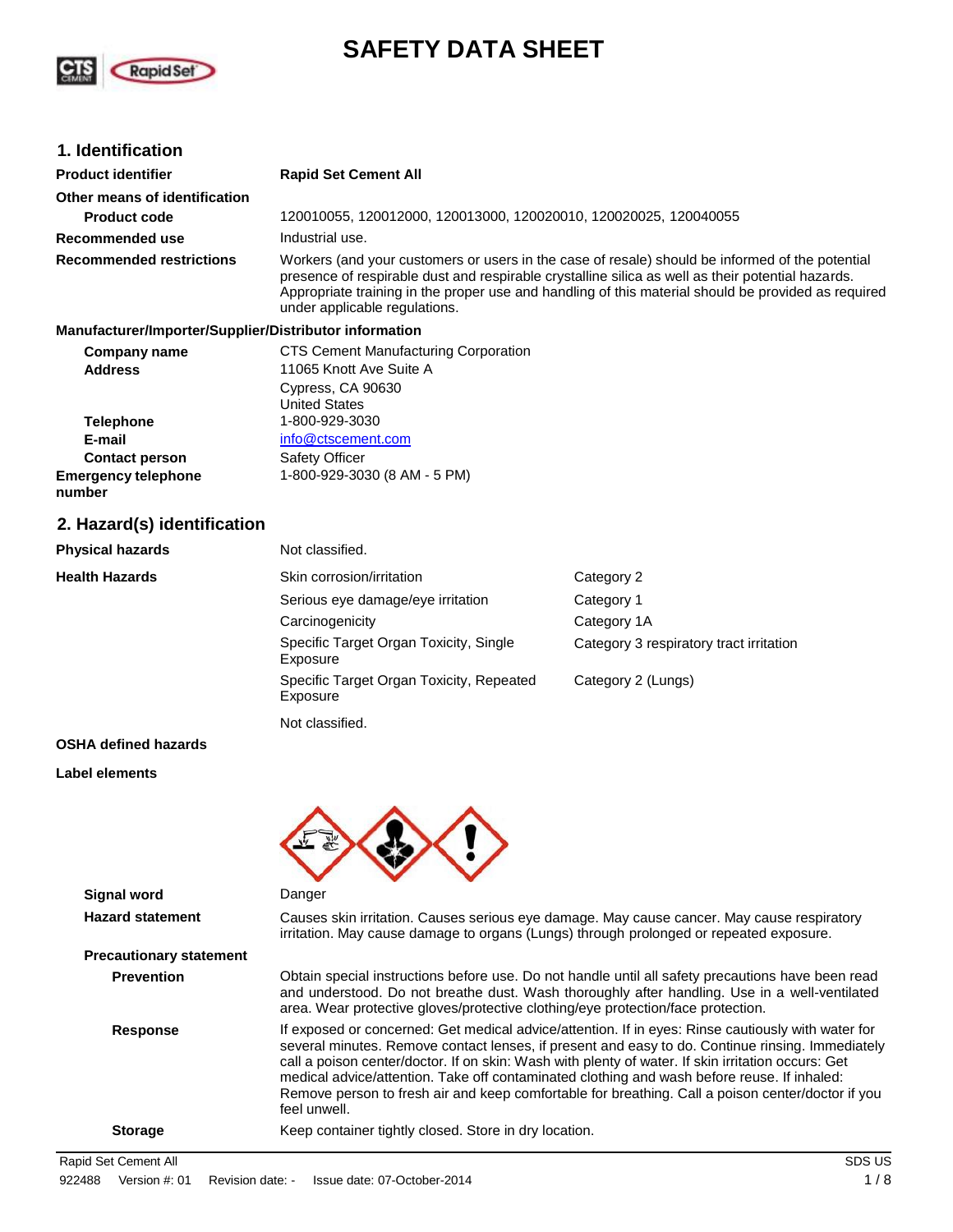## **3. Composition/information on ingredients**

| Mixtures |  |
|----------|--|
|          |  |

| MIXUIES                                                                      |                                                                                                                                                                                                                                                                                           |                   |             |
|------------------------------------------------------------------------------|-------------------------------------------------------------------------------------------------------------------------------------------------------------------------------------------------------------------------------------------------------------------------------------------|-------------------|-------------|
| <b>Chemical name</b>                                                         |                                                                                                                                                                                                                                                                                           | <b>CAS number</b> | $\%$        |
| Calcium Sulfoaluminate<br>Cement                                             |                                                                                                                                                                                                                                                                                           | 960375-09-1       | 40-60       |
| Silica Sand,<br>quartz                                                       |                                                                                                                                                                                                                                                                                           | 14808-60-7        | 40-60       |
| Sodium Sulfate                                                               |                                                                                                                                                                                                                                                                                           | 7757-82-6         | $0 - 4$     |
| Methanal                                                                     |                                                                                                                                                                                                                                                                                           | $50 - 00 - 0$     | $0.0 - 0.1$ |
| <b>Composition comments</b>                                                  | All concentrations are in percent by weight unless ingredient is a gas. Gas concentrations are in<br>percent by volume.                                                                                                                                                                   |                   |             |
| 4. First-aid measures                                                        |                                                                                                                                                                                                                                                                                           |                   |             |
| <b>Inhalation</b>                                                            | If dust from the material is inhaled, remove the affected person immediately to fresh air. Call a<br>physician if symptoms develop or persist.                                                                                                                                            |                   |             |
| <b>Skin contact</b>                                                          | Remove contaminated clothing. Wash with plenty of soap and water. If skin irritation occurs: Get<br>medical advice/attention. Wash contaminated clothing before reuse.                                                                                                                    |                   |             |
| Eye contact                                                                  | Do not rub eyes. Immediately flush eyes with plenty of water for at least 15 minutes. Remove<br>contact lenses, if present and easy to do. Continue rinsing. Get medical attention immediately.                                                                                           |                   |             |
| Ingestion                                                                    | Immediately rinse mouth and drink plenty of water. Call an ambulance and take these instructions.<br>Get medical attention if symptoms occur.                                                                                                                                             |                   |             |
| <b>Most important</b><br>symptoms/effects, acute and<br>delayed              | Severe eye irritation. Symptoms may include stinging, tearing, redness, swelling, and blurred<br>vision. Permanent eye damage including blindness could result. Upper respiratory tract irritation.<br>Coughing. Discomfort in the chest. Shortness of breath. Wheezing. Skin irritation. |                   |             |
| Indication of immediate<br>medical attention and special<br>treatment needed | Provide general supportive measures and treat symptomatically. Keep victim under observation.<br>Symptoms may be delayed.                                                                                                                                                                 |                   |             |
| <b>General information</b>                                                   | If you feel unwell, seek medical advice (show the label where possible). Ensure that medical<br>personnel are aware of the material(s) involved, and take precautions to protect themselves. Show<br>this safety data sheet to the doctor in attendance.                                  |                   |             |
| 5. Fire-fighting measures                                                    |                                                                                                                                                                                                                                                                                           |                   |             |
| Suitable extinguishing media                                                 | Water fog. Foam. Dry chemical powder. Carbon dioxide (CO2).                                                                                                                                                                                                                               |                   |             |
| <b>Unsuitable extinguishing</b><br>media                                     | Do not use water jet as an extinguisher, as this will spread the fire.                                                                                                                                                                                                                    |                   |             |

**Specific hazards arising from the chemical** During fire, gases hazardous to health may be formed.

**Special protective equipment and precautions for firefighters** Self-contained breathing apparatus and full protective clothing must be worn in case of fire.

Move containers from fire area if you can do so without risk.

**Fire fighting equipment/instructions**

| <b>Specific methods</b>     | Use standard firefighting procedures and consider the hazards of other involved materials. |  |
|-----------------------------|--------------------------------------------------------------------------------------------|--|
| <b>General fire hazards</b> | No unusual fire or explosion hazards noted.                                                |  |
| Rapid Set Cement All        |                                                                                            |  |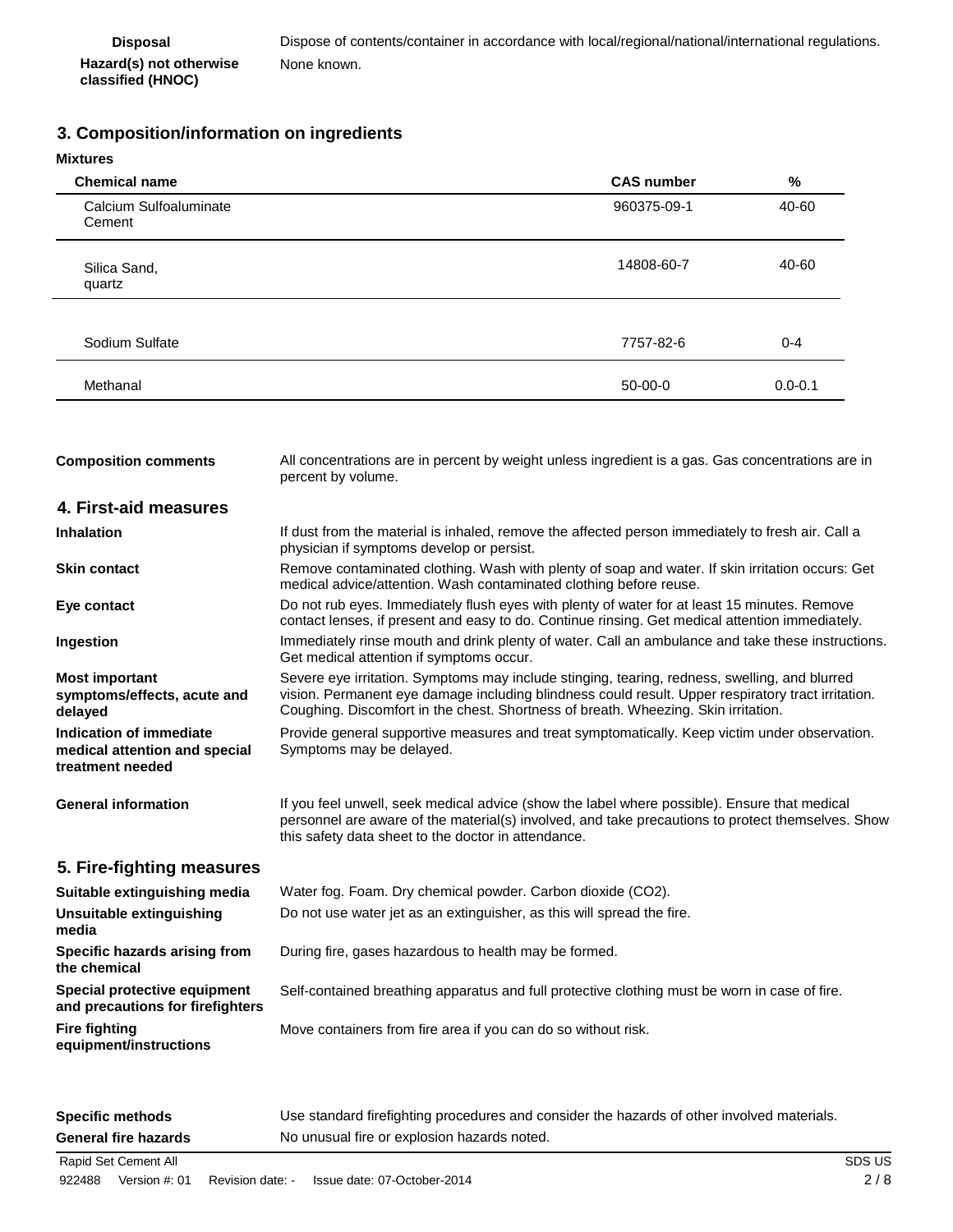### **6. Accidental release measures**

| Personal precautions,<br>protective equipment and<br>emergency procedures | Keep unnecessary personnel away. Keep people away from and upwind of spill/leak. Wear<br>appropriate protective equipment and clothing during clean-up. Do not breathe dust. Use a<br>NIOSH/MSHA approved respirator if there is a risk of exposure to dust/fume at levels exceeding<br>the exposure limits. Do not touch damaged containers or spilled material unless wearing<br>appropriate protective clothing. Ensure adequate ventilation. Local authorities should be advised if<br>significant spillages cannot be contained. For personal protection, see section 8 of the SDS. |
|---------------------------------------------------------------------------|------------------------------------------------------------------------------------------------------------------------------------------------------------------------------------------------------------------------------------------------------------------------------------------------------------------------------------------------------------------------------------------------------------------------------------------------------------------------------------------------------------------------------------------------------------------------------------------|
| <b>Methods and materials for</b><br>containment and cleaning up           | Stop the flow of material, if this is without risk. If sweeping of a contaminated area is necessary<br>use a dust suppressant agent which does not react with the product. Collect dust using a vacuum<br>cleaner. Minimize dust generation and accumulation. Prevent entry into waterways, sewer,<br>basements or confined areas. Following product recovery, flush area with water. For waste<br>disposal, see section 13 of the SDS.                                                                                                                                                  |
| <b>Environmental precautions</b>                                          | Avoid discharge into drains or water courses.                                                                                                                                                                                                                                                                                                                                                                                                                                                                                                                                            |
| 7. Handling and storage                                                   |                                                                                                                                                                                                                                                                                                                                                                                                                                                                                                                                                                                          |
| <b>Precautions for safe handling</b>                                      | Obtain special instructions before use. Do not handle until all safety precautions have been read<br>and understood. Provide appropriate exhaust ventilation at places where dust is formed. Minimize<br>dust generation and accumulation. Do not breathe dust. Do not get this material in contact with<br>eyes. Avoid prolonged exposure. Wear appropriate personal protective equipment. Observe good<br>industrial hygiene practices.                                                                                                                                                |
| Conditions for safe storage,<br>including any incompatibilities           | Store in original tightly closed container. Store in dry location. Store away from incompatible<br>materials (see Section 10 of the SDS).                                                                                                                                                                                                                                                                                                                                                                                                                                                |

## **8. Exposure controls/personal protection**

**Occupational exposure limits**

### **US. OSHA Table Z-3 (29 CFR 1910.1000)**

| <b>Components</b>                  | <b>Type</b> | Value                | <b>Form</b>          |
|------------------------------------|-------------|----------------------|----------------------|
| Silica, quartz (CAS<br>14808-60-7) | <b>TWA</b>  | $0.3$ mg/m $3$       | Total dust.          |
|                                    |             | $0.1 \text{ mg/m}$ 3 | Respirable.          |
| US. ACGIH Threshold Limit Values   |             | 2.4 mppcf            | Respirable.          |
| <b>Components</b>                  | <b>Type</b> | Value                | <b>Form</b>          |
| Silica, quartz (CAS<br>14808-60-7) | <b>TWA</b>  | $0.025$ mg/m3        | Respirable fraction. |

#### **US. NIOSH: Pocket Guide to Chemical Hazards**

| <b>Components</b>                  | Type | Value                   | Form             |
|------------------------------------|------|-------------------------|------------------|
| Silica, quartz (CAS<br>14808-60-7) | TWA  | $0.05 \,\mathrm{mq/m3}$ | Respirable dust. |

| <b>Biological limit values</b>      | No biological exposure limits noted for the ingredient(s).                                                                                                                                                                                                                                                                                                                                                                                                                                                                                                                                                                                                                                                                                                                                                                                                       |
|-------------------------------------|------------------------------------------------------------------------------------------------------------------------------------------------------------------------------------------------------------------------------------------------------------------------------------------------------------------------------------------------------------------------------------------------------------------------------------------------------------------------------------------------------------------------------------------------------------------------------------------------------------------------------------------------------------------------------------------------------------------------------------------------------------------------------------------------------------------------------------------------------------------|
| <b>Exposure guidelines</b>          | Occupational exposure to nuisance dust (total and respirable) and respirable crystalline silica<br>should be monitored and controlled.                                                                                                                                                                                                                                                                                                                                                                                                                                                                                                                                                                                                                                                                                                                           |
| Appropriate engineering<br>controls | Good general ventilation (typically 10 air changes per hour) should be used. Ventilation rates<br>should be matched to conditions. If applicable, use process enclosures, local exhaust ventilation,<br>or other engineering controls to maintain airborne levels below recommended exposure limits. If<br>exposure limits have not been established, maintain airborne levels to an acceptable level.<br>Ventilation should be sufficient to effectively remove and prevent buildup of any dusts or fumes<br>that may be generated during handling or thermal processing. If engineering measures are not<br>sufficient to maintain concentrations of dust particulates below the Occupational Exposure Limit<br>(OEL), suitable respiratory protection must be worn. Eye wash facilities and emergency shower<br>must be available when handling this product. |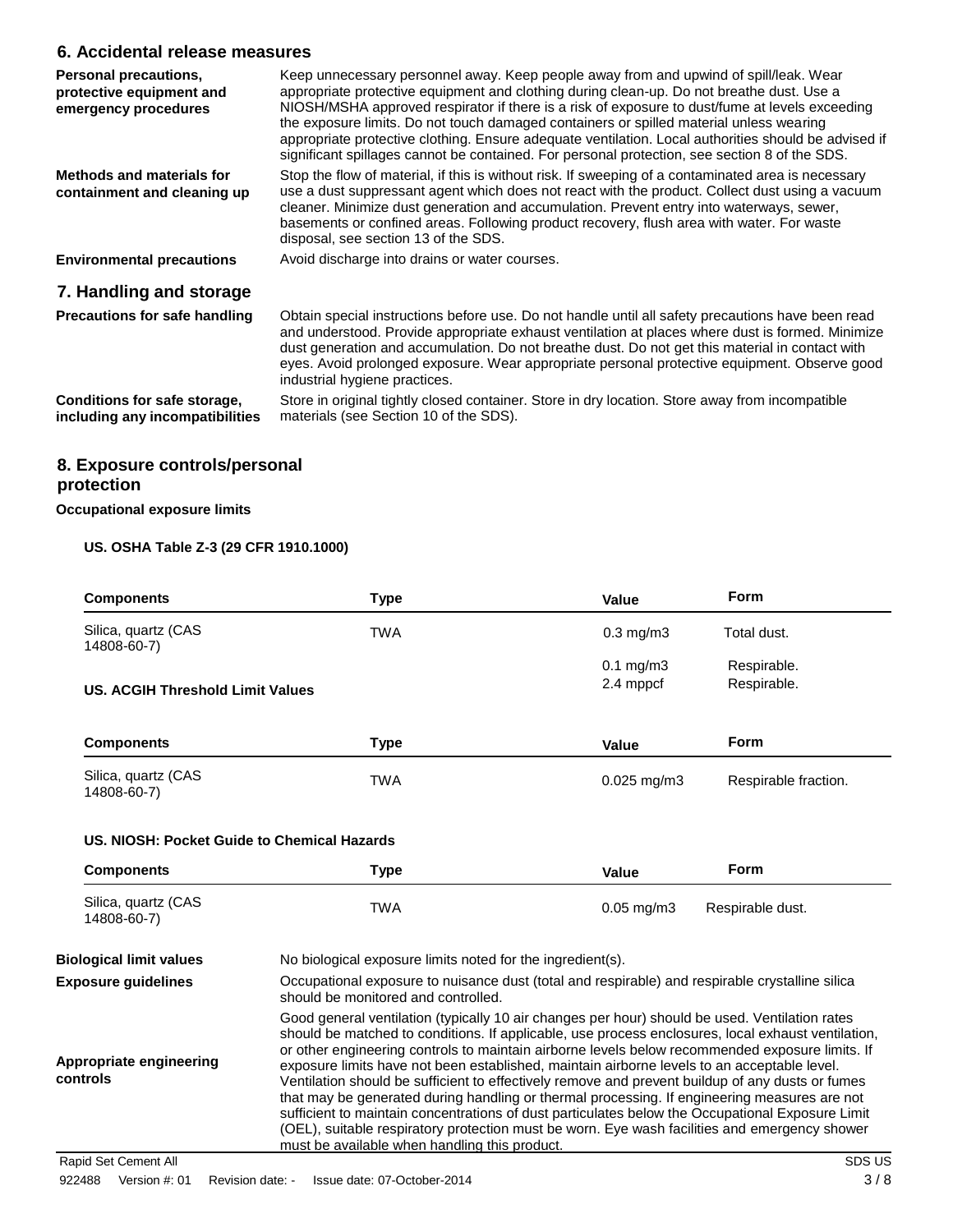#### **Individual protection measures, such as personal protective equipment**

| <b>Eye/face protection</b>               | Wear safety glasses or safety goggles unless full face respirator is in use.                                                                                                                                                                                                                                          |
|------------------------------------------|-----------------------------------------------------------------------------------------------------------------------------------------------------------------------------------------------------------------------------------------------------------------------------------------------------------------------|
| <b>Skin protection</b>                   |                                                                                                                                                                                                                                                                                                                       |
| <b>Hand protection</b>                   | Wear appropriate chemical resistant gloves.                                                                                                                                                                                                                                                                           |
| <b>Other</b>                             | Wear appropriate chemical resistant clothing. Use of an impervious apron is recommended.                                                                                                                                                                                                                              |
| <b>Respiratory protection</b>            | Use a NIOSH/MSHA approved respirator if there is a risk of exposure to dust/fume at levels<br>exceeding the exposure limits.                                                                                                                                                                                          |
| <b>Thermal hazards</b>                   | Wear appropriate thermal protective clothing, when necessary.                                                                                                                                                                                                                                                         |
| <b>General hygiene</b><br>considerations | When using, do not eat, drink or smoke. Always observe good personal hygiene measures, such<br>as washing after handling the material and before eating, drinking, and/or smoking. Routinely<br>wash work clothing and protective equipment to remove contaminants. Observe any medical<br>surveillance requirements. |

## **9. Physical and chemical properties**

#### **Appearance**

| <b>Physical state</b>                        | Solid.<br>Powder.                  |  |  |
|----------------------------------------------|------------------------------------|--|--|
| Form                                         |                                    |  |  |
| Color<br>Tan.                                |                                    |  |  |
| Odor                                         | Low.                               |  |  |
| Odor threshold                               | Not available.                     |  |  |
| рH                                           | $11 - 12$ when wet                 |  |  |
| <b>Melting point/freezing point</b>          | Not applicable.<br>Not applicable. |  |  |
| Initial boiling point and boiling<br>range   |                                    |  |  |
| <b>Flash point</b>                           | Not applicable.                    |  |  |
| <b>Evaporation rate</b>                      | Not applicable.                    |  |  |
| Flammability (solid, gas)                    | Non combustible.                   |  |  |
| Upper/lower flammability or explosive limits |                                    |  |  |
| <b>Flammability limit - lower</b><br>$(\%)$  | Not applicable.                    |  |  |
| <b>Flammability limit - upper</b><br>(%)     | Not applicable.                    |  |  |
| Vapor pressure                               | Not applicable.                    |  |  |
| <b>Vapor density</b>                         | Not applicable.                    |  |  |
|                                              | 2.7-3.1 @ 20°C                     |  |  |
| <b>Relative density</b><br>Solubility(ies)   |                                    |  |  |
| <b>Solubility (water)</b>                    | Not available.                     |  |  |
| <b>Partition coefficient</b>                 | Not applicable.                    |  |  |
| (n-octanol/water)                            |                                    |  |  |
| <b>Auto-ignition temperature</b>             | Not applicable.                    |  |  |
| <b>Decomposition temperature</b>             | 2460 °F (1350 °C)                  |  |  |
| <b>Viscosity</b>                             | Not applicable.                    |  |  |
| <b>Other information</b>                     |                                    |  |  |
| <b>Bulk density</b>                          | 60 lb/ft <sup>3</sup>              |  |  |
| <b>Partition coefficient</b><br>(oil/water)  | Not applicable.                    |  |  |
| VOC (Weight %)                               | 0 g/l when mixed with water        |  |  |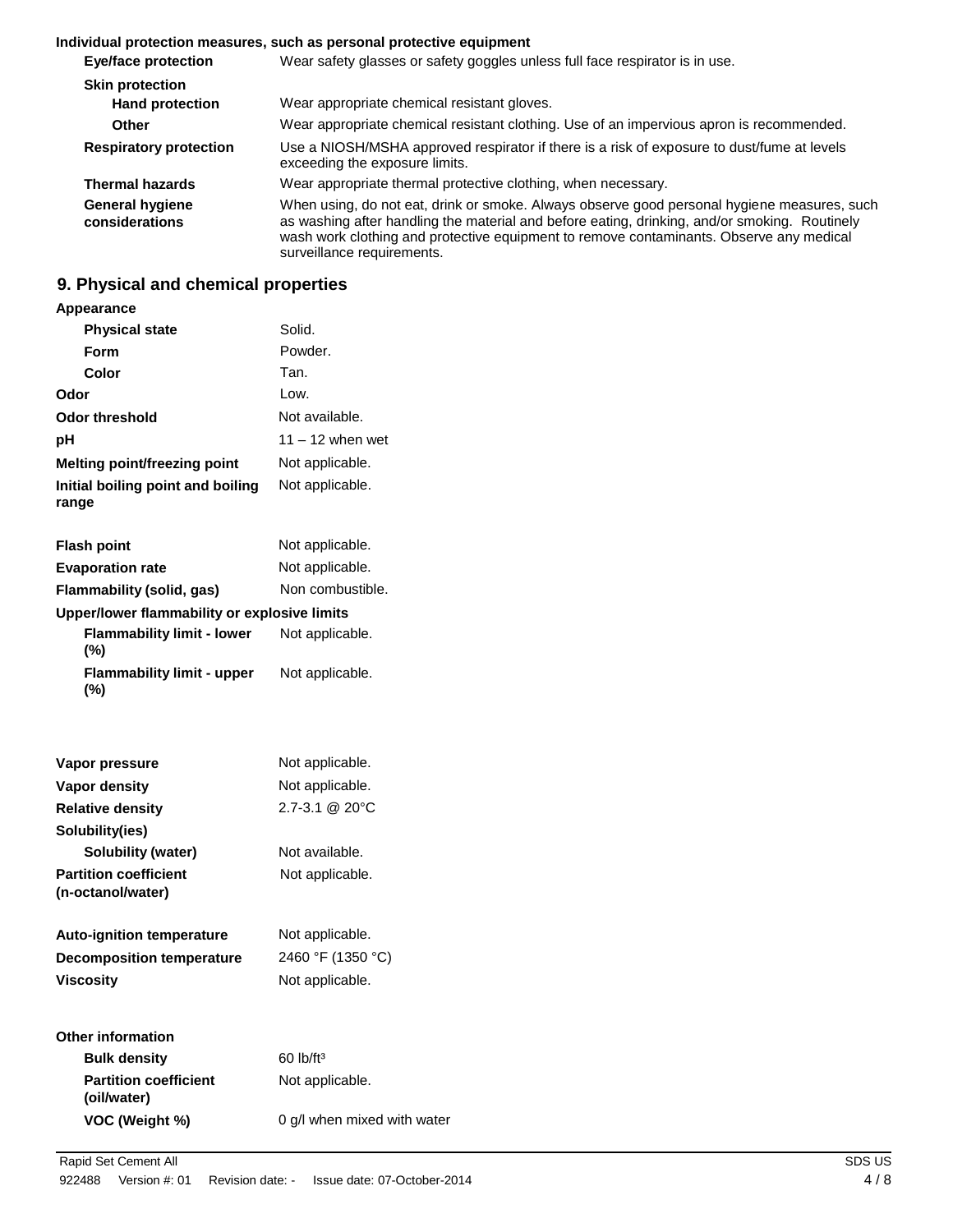## **10. Stability and reactivity**

| <b>Reactivity</b>                            | The product is stable and non-reactive under normal conditions of use, storage and transport.                                                                                              |  |  |
|----------------------------------------------|--------------------------------------------------------------------------------------------------------------------------------------------------------------------------------------------|--|--|
| <b>Chemical stability</b>                    | Material is stable under normal conditions.                                                                                                                                                |  |  |
| <b>Possibility of hazardous</b><br>reactions | No dangerous reaction known under conditions of normal use.                                                                                                                                |  |  |
| <b>Conditions to avoid</b>                   | Avoid temperatures exceeding the decomposition temperature. Contact with incompatible<br>materials. Avoid dispersal of dust in the air (i.e., clearing dust surfaces with compressed air). |  |  |
| Incompatible materials                       | Powerful oxidizers.                                                                                                                                                                        |  |  |
| <b>Hazardous decomposition</b><br>products   | Carbon oxides. Sulfur oxides. Silicium oxide.                                                                                                                                              |  |  |

## **11. Toxicological information**

#### **Information on likely routes of exposure**

| <b>Inhalation</b>                                                                  | May cause damage to organs through prolonged or repeated exposure by inhalation. Inhalation of<br>dusts may cause respiratory irritation. Prolonged inhalation may be harmful.<br>Causes skin irritation. Prolonged contact with wet cement/mixture may cause burns.                      |  |  |
|------------------------------------------------------------------------------------|-------------------------------------------------------------------------------------------------------------------------------------------------------------------------------------------------------------------------------------------------------------------------------------------|--|--|
| <b>Skin contact</b>                                                                |                                                                                                                                                                                                                                                                                           |  |  |
| Eye contact                                                                        | Causes serious eye damage. Prolonged contact with wet cement/mixture may cause burns.                                                                                                                                                                                                     |  |  |
| Ingestion                                                                          | Swallowing may cause gastrointestinal irritation.                                                                                                                                                                                                                                         |  |  |
| Symptoms related to the<br>physical, chemical and<br>toxicological characteristics | Severe eye irritation. Symptoms may include stinging, tearing, redness, swelling, and blurred<br>vision. Permanent eye damage including blindness could result. Upper respiratory tract irritation.<br>Coughing. Discomfort in the chest. Shortness of breath. Wheezing. Skin irritation. |  |  |

#### **Information on toxicological effects**

| <b>Acute toxicity</b>                | May cause respiratory irritation. |
|--------------------------------------|-----------------------------------|
| <b>Skin corrosion/irritation</b>     | Causes skin irritation.           |
| Serious eye damage/eye<br>irritation | Causes serious eye damage.        |

#### **Respiratory or skin sensitization**

| <b>Respiratory sensitization</b> | No data available.                                                                                                                                                                                                                                                                                                                                                                                                                                                                                                                                                                                                                                                                                                                                                                                                                                                                                                                                                                                                                                                                                                                                                                                                                                                                                                                                                                                                                                                                                                                                                                                    |
|----------------------------------|-------------------------------------------------------------------------------------------------------------------------------------------------------------------------------------------------------------------------------------------------------------------------------------------------------------------------------------------------------------------------------------------------------------------------------------------------------------------------------------------------------------------------------------------------------------------------------------------------------------------------------------------------------------------------------------------------------------------------------------------------------------------------------------------------------------------------------------------------------------------------------------------------------------------------------------------------------------------------------------------------------------------------------------------------------------------------------------------------------------------------------------------------------------------------------------------------------------------------------------------------------------------------------------------------------------------------------------------------------------------------------------------------------------------------------------------------------------------------------------------------------------------------------------------------------------------------------------------------------|
| <b>Skin sensitization</b>        | No data available.                                                                                                                                                                                                                                                                                                                                                                                                                                                                                                                                                                                                                                                                                                                                                                                                                                                                                                                                                                                                                                                                                                                                                                                                                                                                                                                                                                                                                                                                                                                                                                                    |
| Germ cell mutagenicity           | No data available to indicate product or any components present at greater than 0.1% are<br>mutagenic or genotoxic.                                                                                                                                                                                                                                                                                                                                                                                                                                                                                                                                                                                                                                                                                                                                                                                                                                                                                                                                                                                                                                                                                                                                                                                                                                                                                                                                                                                                                                                                                   |
| Carcinogenicity                  | May cause cancer.<br>In 1997, IARC (the International Agency for Research on Cancer) concluded that crystalline silica<br>inhaled from occupational sources can cause lung cancer in humans. However in making the<br>overall evaluation, IARC noted that "carcinogenicity was not detected in all industrial<br>circumstances studied. Carcinogenicity may be dependent on inherent characteristics of the<br>crystalline silica or on external factors affecting its biological activity or distribution of its<br>polymorphs." (IARC Monographs on the evaluation of the carcinogenic risks of chemicals to<br>humans, Silica, silicates dust and organic fibres, 1997, Vol. 68, IARC, Lyon, France.) In June<br>2003, SCOEL (the EU Scientific Committee on Occupational Exposure Limits) concluded that the<br>main effect in humans of the inhalation of respirable crystalline silica dust is silicosis. "There is<br>sufficient information to conclude that the relative risk of lung cancer is increased in persons with<br>silicosis (and, apparently, not in employees without silicosis exposed to silica dust in quarries and<br>in the ceramic industry). Therefore, preventing the onset of silicosis will also reduce the cancer<br>risk" (SCOEL SUM Doc 94-final, June 2003) According to the current state of the art, worker<br>protection against silicosis can be consistently assured by respecting the existing regulatory<br>occupational exposure limits. Occupational exposure to respirable dust and respirable crystalline<br>silica should be monitored and controlled. |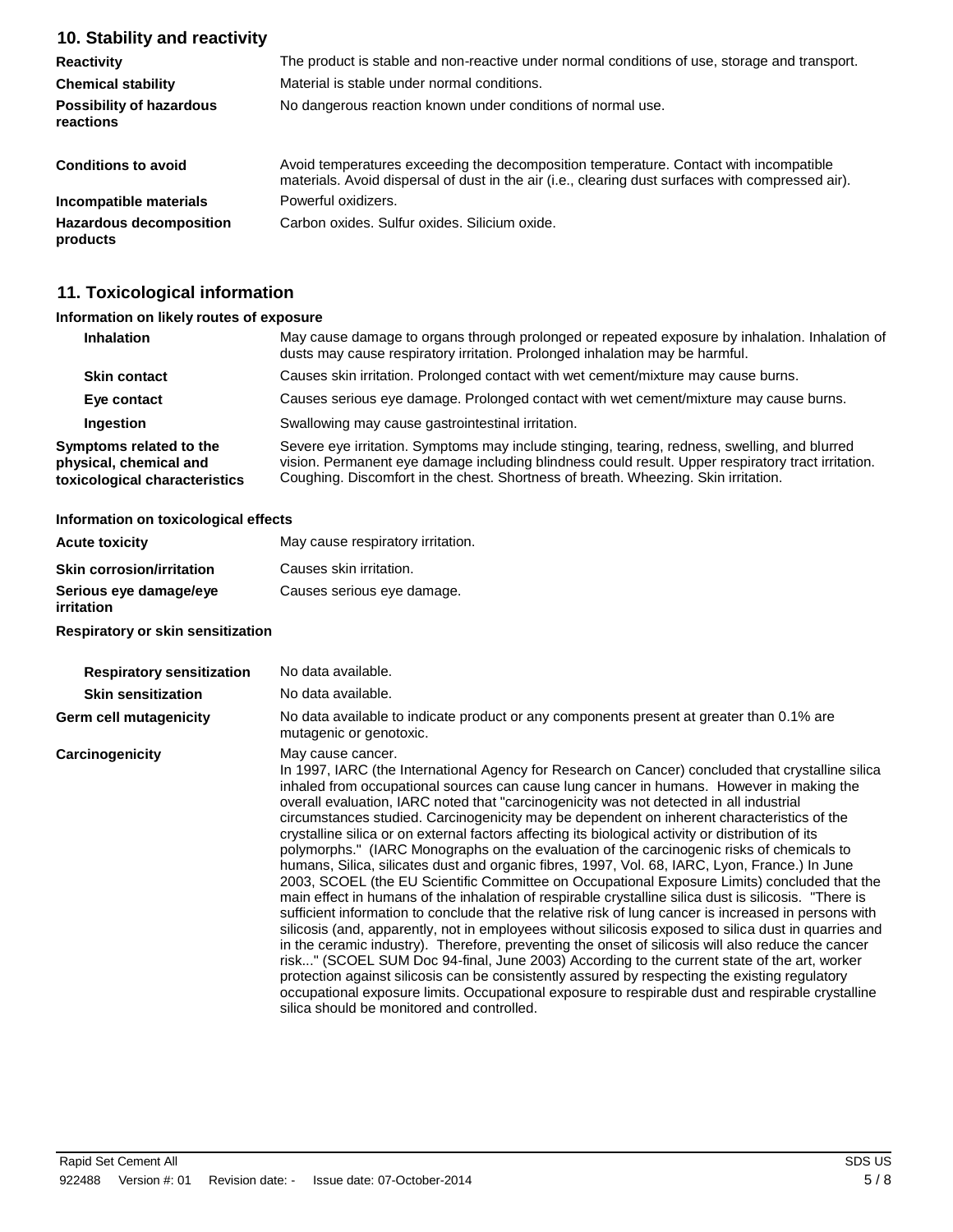|                                                       | <b>IARC Monographs. Overall Evaluation of Carcinogenicity</b>                                                                               |                                                                                                                                                                                                       |  |  |
|-------------------------------------------------------|---------------------------------------------------------------------------------------------------------------------------------------------|-------------------------------------------------------------------------------------------------------------------------------------------------------------------------------------------------------|--|--|
| Silica, quartz (CAS 14808-60-7)                       |                                                                                                                                             | 1 Carcinogenic to humans.                                                                                                                                                                             |  |  |
| <b>NTP Report on Carcinogens</b>                      |                                                                                                                                             |                                                                                                                                                                                                       |  |  |
| Silica, quartz (CAS 14808-60-7)                       | OSHA Specifically Regulated Substances (29 CFR 1910.1001-1050)                                                                              | Known To Be Human Carcinogen.                                                                                                                                                                         |  |  |
| Not listed.                                           |                                                                                                                                             |                                                                                                                                                                                                       |  |  |
| <b>Reproductive toxicity</b>                          | May damage fertility or the unborn child.                                                                                                   |                                                                                                                                                                                                       |  |  |
| Specific target organ toxicity -<br>single exposure   | May cause respiratory irritation.                                                                                                           |                                                                                                                                                                                                       |  |  |
| Specific target organ toxicity -<br>repeated exposure | May cause damage to organs (Lungs) through prolonged or repeated exposure.                                                                  |                                                                                                                                                                                                       |  |  |
| <b>Aspiration hazard</b>                              |                                                                                                                                             | Due to the physical form of the product it is not an aspiration hazard.                                                                                                                               |  |  |
| <b>Chronic effects</b>                                | Prolonged or repeated exposure may cause lung injury, including silicosis. May cause skin<br>disorders if contact is repeated or prolonged. |                                                                                                                                                                                                       |  |  |
| 12. Ecological information                            |                                                                                                                                             |                                                                                                                                                                                                       |  |  |
| <b>Ecotoxicity</b>                                    |                                                                                                                                             | The product is not classified as environmentally hazardous. However, this does not exclude the<br>possibility that large or frequent spills can have a harmful or damaging effect on the environment. |  |  |
| <b>Persistence and degradability</b>                  | No data is available on the degradability of this product.                                                                                  |                                                                                                                                                                                                       |  |  |
| <b>Bioaccumulative potential</b>                      | No data available.                                                                                                                          |                                                                                                                                                                                                       |  |  |
| <b>Mobility in soil</b>                               | No data available.                                                                                                                          |                                                                                                                                                                                                       |  |  |
| Other adverse effects                                 |                                                                                                                                             | No other adverse environmental effects (e.g. ozone depletion, photochemical ozone creation<br>potential, endocrine disruption, global warming potential) are expected from this component.            |  |  |
| 13 Dienosal considerations                            |                                                                                                                                             |                                                                                                                                                                                                       |  |  |

#### **13. Disposal considerations**

| <b>Disposal instructions</b>             | Collect and reclaim or dispose in sealed containers at licensed waste disposal site. Dispose of<br>contents/container in accordance with local/regional/national/international regulations.                            |
|------------------------------------------|------------------------------------------------------------------------------------------------------------------------------------------------------------------------------------------------------------------------|
| Local disposal regulations               | Dispose in accordance with all applicable regulations.                                                                                                                                                                 |
| Hazardous waste code                     | The waste code should be assigned in discussion between the user, the producer and the waste<br>disposal company.                                                                                                      |
| Waste from residues / unused<br>products | Dispose of in accordance with local regulations. Empty containers or liners may retain some<br>product residues. This material and its container must be disposed of in a safe manner (see:<br>Disposal instructions). |
| Contaminated packaging                   | Empty containers should be taken to an approved waste handling site for recycling or disposal.<br>Since emptied containers may retain product residue, follow label warnings even after container is<br>emptied.       |

### **14. Transport information**

#### **DOT**

Not regulated as dangerous goods.

#### **IATA**

Not regulated as dangerous goods.

#### **IMDG**

Not regulated as dangerous goods.

#### **Transport in bulk according to Annex II of MARPOL 73/78 and the IBC Code**

Not applicable.

## **15. Regulatory information**

**US federal regulations** This product is a "Hazardous Chemical" as defined by the OSHA Hazard Communication Standard, 29 CFR 1910.1200.

#### **TSCA Section 12(b) Export Notification (40 CFR 707, Subpt. D)**

Not regulated.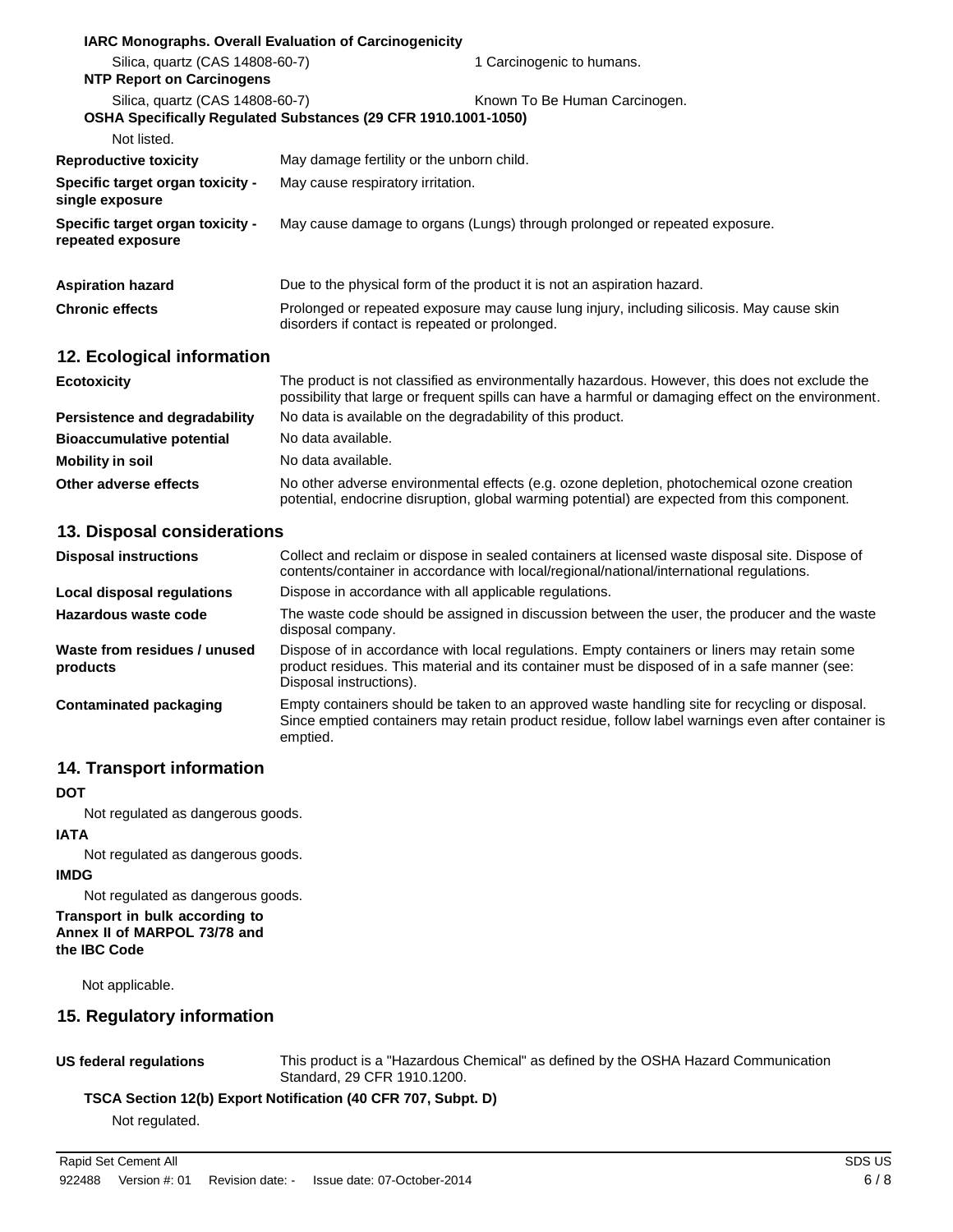| OSHA Specifically Regulated Substances (29 CFR 1910.1001-1050)<br>Not listed.<br><b>CERCLA Hazardous Substance List (40 CFR 302.4)</b>                                                                                                                                                   |                                                                  |                                                  |                                               |                                                                                              |                                                                                               |
|------------------------------------------------------------------------------------------------------------------------------------------------------------------------------------------------------------------------------------------------------------------------------------------|------------------------------------------------------------------|--------------------------------------------------|-----------------------------------------------|----------------------------------------------------------------------------------------------|-----------------------------------------------------------------------------------------------|
| Not listed.                                                                                                                                                                                                                                                                              |                                                                  |                                                  |                                               |                                                                                              |                                                                                               |
| Superfund Amendments and Reauthorization Act of 1986<br>(SARA) Hazard categories                                                                                                                                                                                                         | Delayed Hazard - Yes<br>Fire Hazard - No<br>Pressure Hazard - No | Immediate Hazard - Yes<br>Reactivity Hazard - No |                                               |                                                                                              |                                                                                               |
| <b>SARA 302 Extremely hazardous substance</b>                                                                                                                                                                                                                                            |                                                                  |                                                  |                                               |                                                                                              |                                                                                               |
| <b>Chemical name</b>                                                                                                                                                                                                                                                                     | <b>CAS number</b>                                                | Reportable<br>quantity                           | <b>Threshold</b><br>planning quantity         | <b>Threshold</b><br>planning quantity,<br>lower value                                        | <b>Threshold</b><br>planning quantity,<br>upper value                                         |
| Methanal                                                                                                                                                                                                                                                                                 | $50-00-0$                                                        | 100                                              | 500 lbs                                       |                                                                                              |                                                                                               |
| <b>SARA 311/312 Hazardous chemical Yes</b>                                                                                                                                                                                                                                               |                                                                  |                                                  |                                               |                                                                                              |                                                                                               |
| SARA 313 (TRI reporting)                                                                                                                                                                                                                                                                 |                                                                  |                                                  |                                               |                                                                                              |                                                                                               |
| <b>Chemical name</b>                                                                                                                                                                                                                                                                     |                                                                  |                                                  | <b>CAS number</b>                             | % by wt.                                                                                     |                                                                                               |
| Methanal                                                                                                                                                                                                                                                                                 |                                                                  |                                                  | $50-00-0$                                     | $\leq 0.02$                                                                                  |                                                                                               |
| Clean Air Act (CAA) Section 112(r) Accidental Release Prevention (40 CFR 68.130)<br>Not regulated.<br><b>Safe Drinking Water Act</b><br>(SDWA)                                                                                                                                           | Not regulated.                                                   |                                                  |                                               |                                                                                              |                                                                                               |
| <b>US state regulations</b>                                                                                                                                                                                                                                                              |                                                                  | birth defects or other reproductive harm.        |                                               |                                                                                              | WARNING: This product contains chemicals known to the State of California to cause cancer and |
| US. Massachusetts RTK - Substance List<br>Silica, quartz (CAS 14808-60-7)<br>US. New Jersey Worker and Community Right-to-Know Act<br>Silica, quartz (CAS 14808-60-7)<br>US. Pennsylvania Worker and Community Right-to-Know Law                                                         |                                                                  |                                                  |                                               |                                                                                              |                                                                                               |
| Silica, quartz (CAS 14808-60-7)                                                                                                                                                                                                                                                          |                                                                  |                                                  |                                               |                                                                                              |                                                                                               |
| Methanal (CAS 50-00-0)                                                                                                                                                                                                                                                                   |                                                                  |                                                  |                                               |                                                                                              |                                                                                               |
| <b>US. Rhode Island RTK</b>                                                                                                                                                                                                                                                              |                                                                  |                                                  |                                               |                                                                                              |                                                                                               |
| Not regulated                                                                                                                                                                                                                                                                            |                                                                  |                                                  |                                               |                                                                                              |                                                                                               |
| <b>US. California Proposition 65</b>                                                                                                                                                                                                                                                     |                                                                  |                                                  |                                               |                                                                                              |                                                                                               |
| Silica, quartz (CAS 14808-60-7)                                                                                                                                                                                                                                                          |                                                                  |                                                  |                                               | US - California Proposition 65 - Carcinogens & Reproductive Toxicity (CRT): Listed substance |                                                                                               |
| Methanal (CAS 50-00-0)                                                                                                                                                                                                                                                                   |                                                                  |                                                  |                                               |                                                                                              |                                                                                               |
| <b>International Inventories</b>                                                                                                                                                                                                                                                         |                                                                  |                                                  |                                               |                                                                                              |                                                                                               |
| Country(s) or region                                                                                                                                                                                                                                                                     |                                                                  |                                                  |                                               |                                                                                              | On inventory (yes/no)*                                                                        |
| United States & Puerto Rico                                                                                                                                                                                                                                                              | Inventory name                                                   |                                                  | Toxic Substances Control Act (TSCA) Inventory |                                                                                              | Yes                                                                                           |
| *A "Yes" indicates this product complies with the inventory requirements administered by the governing country(s).<br>A "No" indicates that one or more components of the product are not listed or exempt from listing on the inventory administered by the governing<br>$country(s)$ . |                                                                  |                                                  |                                               |                                                                                              |                                                                                               |